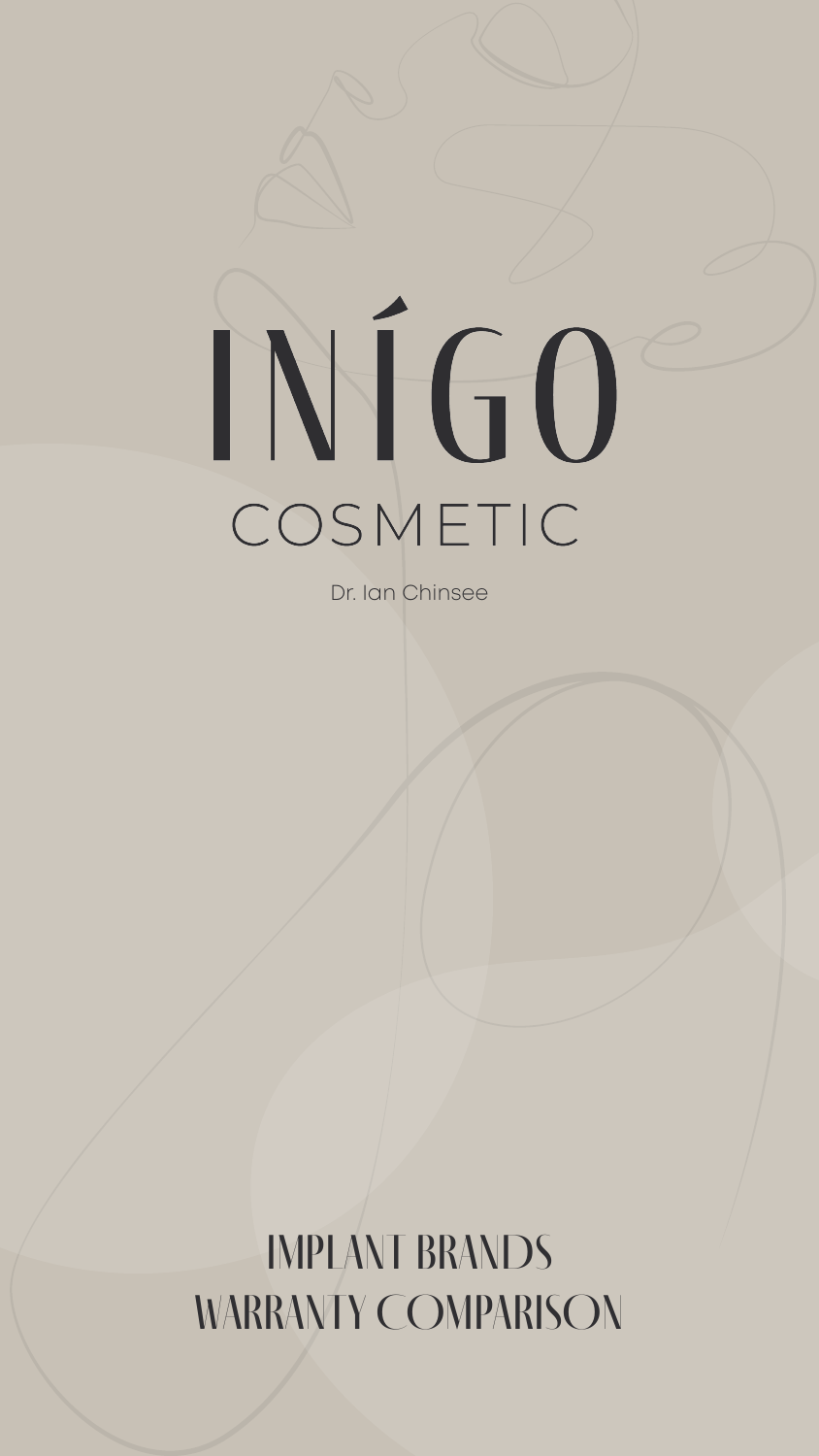| IMPLANT BRANDS<br>WARRANTY COMPARISON                                        |                                                           |                                                                                                                                                                                                                                                                                                                                                                                                                                                                                                                                                                                                                                  |                                                                                                                                  |  |
|------------------------------------------------------------------------------|-----------------------------------------------------------|----------------------------------------------------------------------------------------------------------------------------------------------------------------------------------------------------------------------------------------------------------------------------------------------------------------------------------------------------------------------------------------------------------------------------------------------------------------------------------------------------------------------------------------------------------------------------------------------------------------------------------|----------------------------------------------------------------------------------------------------------------------------------|--|
|                                                                              | <b>MENTOR</b>                                             | <b>MOTIVA</b>                                                                                                                                                                                                                                                                                                                                                                                                                                                                                                                                                                                                                    | <b>POLYTECH</b>                                                                                                                  |  |
| <b>Included</b><br>Warranty                                                  | "Mentor Product<br>Replacement Policy"                    | "Always Confident<br>Warranty and<br>Replacement Policy"                                                                                                                                                                                                                                                                                                                                                                                                                                                                                                                                                                         | "Implants of Excellence" –<br>required to be updated<br>annually by answering<br>questions sent by email.                        |  |
| <b>Extended</b><br>Warranty                                                  |                                                           | 5 Years. Includes coverage<br>by default for the 1st year<br>after surgical procedure.<br>Within 90 days, for an extra<br>fee \$300, patients can extend<br>the warranty for 4 more<br>years. May receive \$2500<br>per implant to put towards<br>revision surgery (rupture and<br>capsular contracture Grades<br>III & IV.<br>Only applies to implants<br>WITH Qid Technology<br>(microchip).<br>2 Years - extra fee \$147. May<br>receive \$1000 per implant to<br>put towards revision surgery<br>(rupture and capsular<br>contracture Grades III & IV.<br>Only applies to implants<br>WITHOUT Qid Technology<br>(microchip). |                                                                                                                                  |  |
| <b>Register Online</b><br><b>After Surgery</b>                               | Within 60 days                                            | Within 90 days                                                                                                                                                                                                                                                                                                                                                                                                                                                                                                                                                                                                                   | Within 6 months                                                                                                                  |  |
| <b>Rupture</b><br>Warranty                                                   | Lifetime                                                  | Lifetime                                                                                                                                                                                                                                                                                                                                                                                                                                                                                                                                                                                                                         | Lifetime                                                                                                                         |  |
| Capsular<br>Contracture<br>Warranty                                          | Up to 10 years after<br>surgery.<br>Baker Grade III or IV | Up to 10 years after<br>surgery.<br>Baker Grade III or IV                                                                                                                                                                                                                                                                                                                                                                                                                                                                                                                                                                        | Mesmo & POLYtxt: up to<br>10 years after surgery<br>Microthane: up to 15<br>years after surgery.<br><b>Baker Grade III or IV</b> |  |
| <b>Additional</b><br>Complication<br><b>Replacement</b><br><b>Warranties</b> | Double capsule<br>Late-forming seroma                     |                                                                                                                                                                                                                                                                                                                                                                                                                                                                                                                                                                                                                                  | Implant rotation -<br>Microthane implants<br>only                                                                                |  |

#### 39 James Street, Fortitude Valley, QLD 4006 | 1300 884 577 | info@inigocosmetic.com.au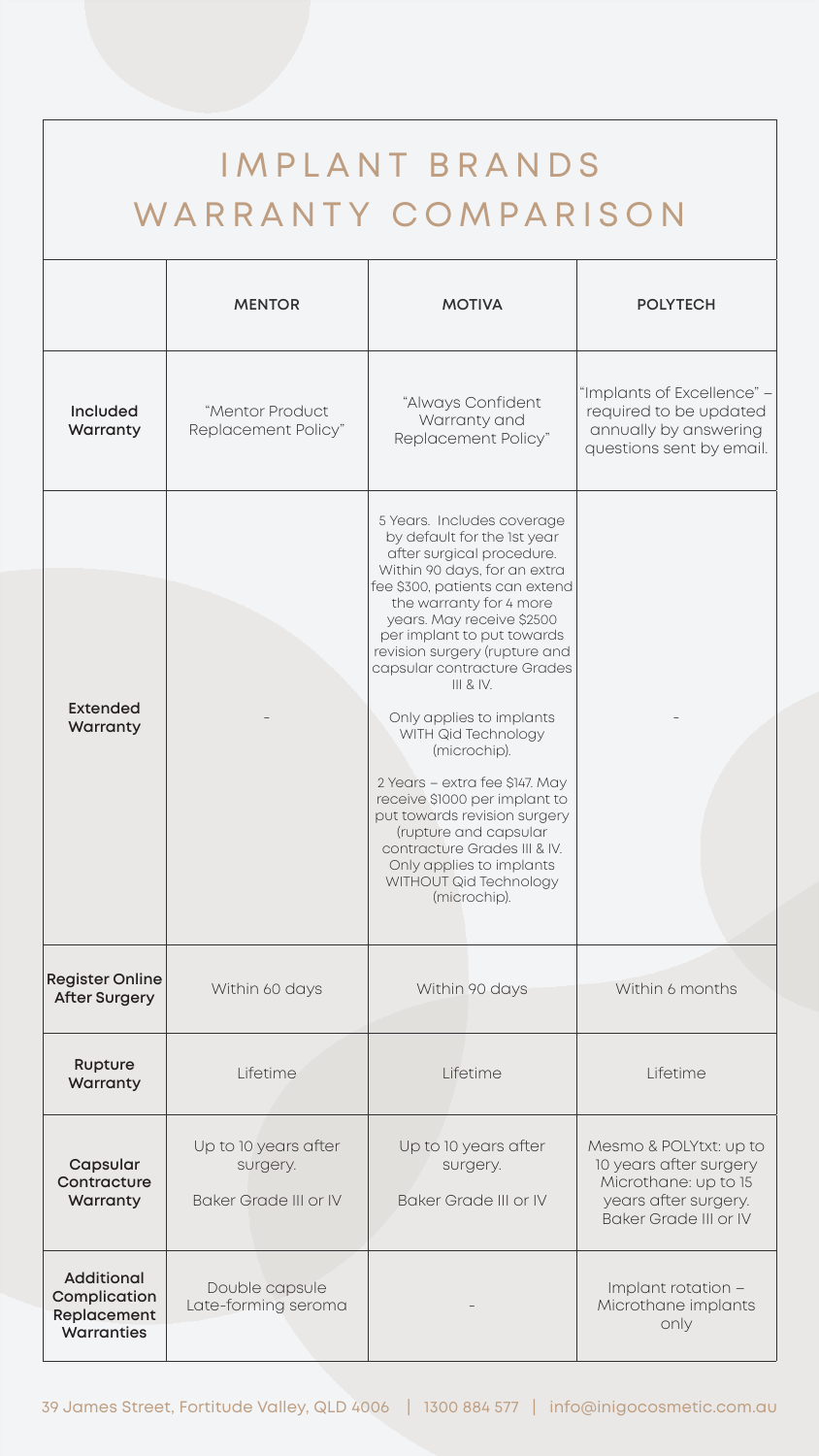| <b>Financial</b><br><b>Assistance</b><br>(one off<br>payment<br>for above<br>complications) | <b>Up to \$1500</b> | Only applies to extended<br>warranties | $\overline{\phantom{m}}$ |
|---------------------------------------------------------------------------------------------|---------------------|----------------------------------------|--------------------------|
|---------------------------------------------------------------------------------------------|---------------------|----------------------------------------|--------------------------|

## FINE PRINT & WHEN WARRENTIES DO NOT APPLY

#### **Mentor**

Double Capsule: defined as when the initial capsule of fibrous scar tissue around the implant, formed as part of the normal healing process, separates with minor trauma, resulting in two layers of fibrous tissue surrounding the implant.

Late-Forming Seroma, defined for the purposes of this document as a clinically symptomatic seroma that develops at least 12 months after the qualifying primary augmentation or primary reconstruction implant surgery with no intervening surgical procedures performed on the breast between the primary surgery and the development of the seroma.

Removal of intact implants for size alteration. Removal of intact implants due to wrinkling or rippling.

Loss of shell integrity caused by or during re-operative procedures.

Loss of shell integrity resulting from open capsulotomy or closed compression capsulotomy procedures.

### **Motiva**

Revision surgery patients with previous history of

#### 39 James Street, Fortitude Valley, QLD 4006 | 1300 884 577 | info@inigocosmetic.com.au